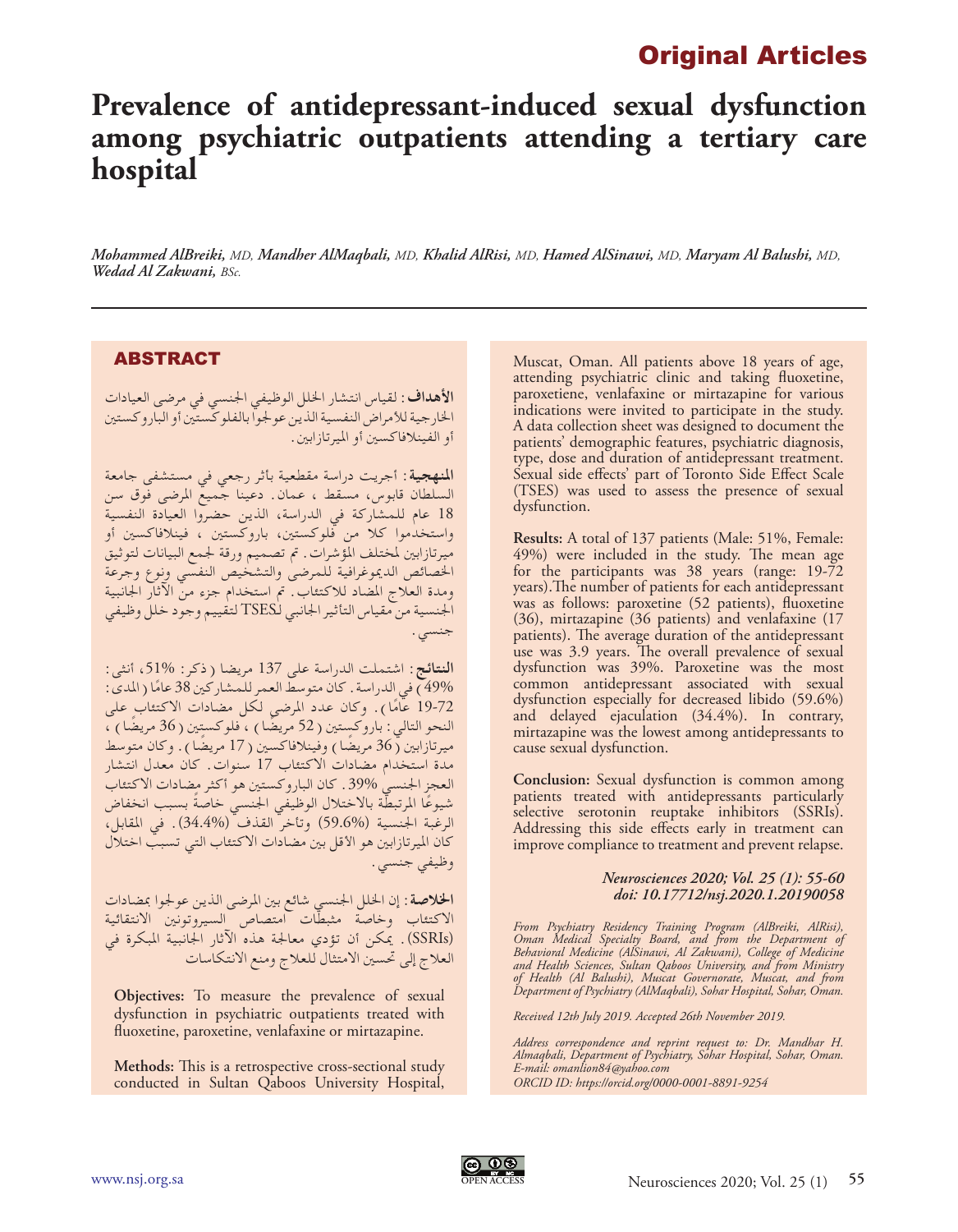epression is one of the most common morbidities<br>worldwide.<sup>1</sup> People with depression can  $\boldsymbol{J}$  worldwide.<sup>1</sup> depression experience limitations in their daily activities.<sup>1</sup> In 2017, major depressive disorder was considered as the third most common morbidity worldwide.2 The use of antidepressants reduces the rates of morbidity and mortality associated with depression.3 Several side effects have been linked to the use of antidepressants.<sup>4</sup> One of the most common side effects of antidepressants is sexual dysfunction.5-7 Additionally, sexual dysfunction has been noted to be related to other risk factors including depression itself, other psychosocial factors, general medical illness, psychiatric disorders and some other medications.4,8

Patients experiencing antidepressant-induced sexual side effects usually under-report their symptoms.<sup>9-12</sup> Sexual dysfunction has various clinical manifestations and may present differently between males and females. In males, it presents as a decreased libido, difficulty in sustaining erection, anorgasmia, and delayed ejaculation.7,12–14 In females, it presents as a decrease in sexual desire, impaired arousal and lubrication, and delayed orgasm.<sup>10</sup> Worsham et al<sup>7</sup>(2018) reported that 32% of European patients taking antidepressants experience sexual dysfunction side effects. In another study (Balon 1993), 15 43% of participants expressed having at least one sexual dysfunction symptom after taking antidepressants.In a multicentre descriptive study involving 344 patients, it was found that 61% of males and 52% of females reported having sexual dysfunction side effects.<sup>16</sup> Sexual dysfunction can affect the patient's quality of life and reduce their compliance to taking the antidepressant treatment.<sup>7,12,14,17,18</sup>

The risk of experiencing symptoms of sexual dysfunction following antidepressant treatment varies between the different classes of antidepressants and, more specifically, among antidepressants in the same class. Selective serotonin reuptake inhibitors (SSRIs), especially paroxetine, clomipramine and venlafaxine, are the most common antidepressants known to cause sexual dysfunction.<sup>12,13,19,20</sup>

This study aimed to examine the prevalence of sexual side effects among patients taking antidepressants attending the psychiatry clinic at Sultan Qaboos University Hospital; correlate the onset of

**Disclosure**. Authors have no conflict of interests, and the work was not supported or funded by any drug company.

antidepressant-induced sexual dysfunction with the patients' age, gender, diagnosis, duration of treatment and type of antidepressant used; indicate the rate of antidepressant-induced sexual dysfunction from four antidepressants commonly prescribed in Oman; and will set a platform for future studies examining specific side effects.

**Methods.** This was a cross-sectional study conducted in the psychiatry clinic at Sultan Qaboos University Hospital (SQUH). All patients above 18 years of age attending the clinic from October 2017 to April 2018 were checked for their eligibility to participate in this study. All patients with a documented mental health disorder who were taking antidepressant medications and were being treated in the outpatient clinic within the dates specified were included. The antidepressants which were focused on in this study were: fluoxetine, paroxetine, venlafaxine and mirtazapine.

Ethical approval was obtained from the Medical Research and Ethics Committee (MREC) at Sultan Qaboos University and the study adhered to the Declaration of Helsinki (1964), which sets the standards for medical research on human subjects. A written consent from all participants was obtained after the study was explained to them. Patients were selected using systematic random sampling, and every third patient who attended the psychiatry clinic was invited to participate in the study. A psychiatric nurse invited the patients to participate in this study, explained the aims of the study, obtained the patient's consent and distributed the questionnaires. For illiterate patients, the information was collected by the nurse following

Table 1 - Patients' demographic characteristics.

| Factor                               | n(%)      |  |
|--------------------------------------|-----------|--|
| Age (years)                          |           |  |
| $18-40$                              | 89 (65.0) |  |
| $41-60$                              | 37(27.0)  |  |
| >60                                  | 11(8.0)   |  |
| Sex                                  |           |  |
| Female                               | 71(51.0)  |  |
| Male                                 | 66(49.0)  |  |
| Marital status                       |           |  |
| Single                               | 37(27.0)  |  |
| Married                              | 93 (67.8) |  |
| Other                                | 7(5.1)    |  |
| Diagnosis                            |           |  |
| Depression                           | 62(45.0)  |  |
| Anxiety disorders                    | 49(36.0)  |  |
| <b>Obsessive Compulsive Disorder</b> | 21 (15.3) |  |
| Other                                | 5(3.7)    |  |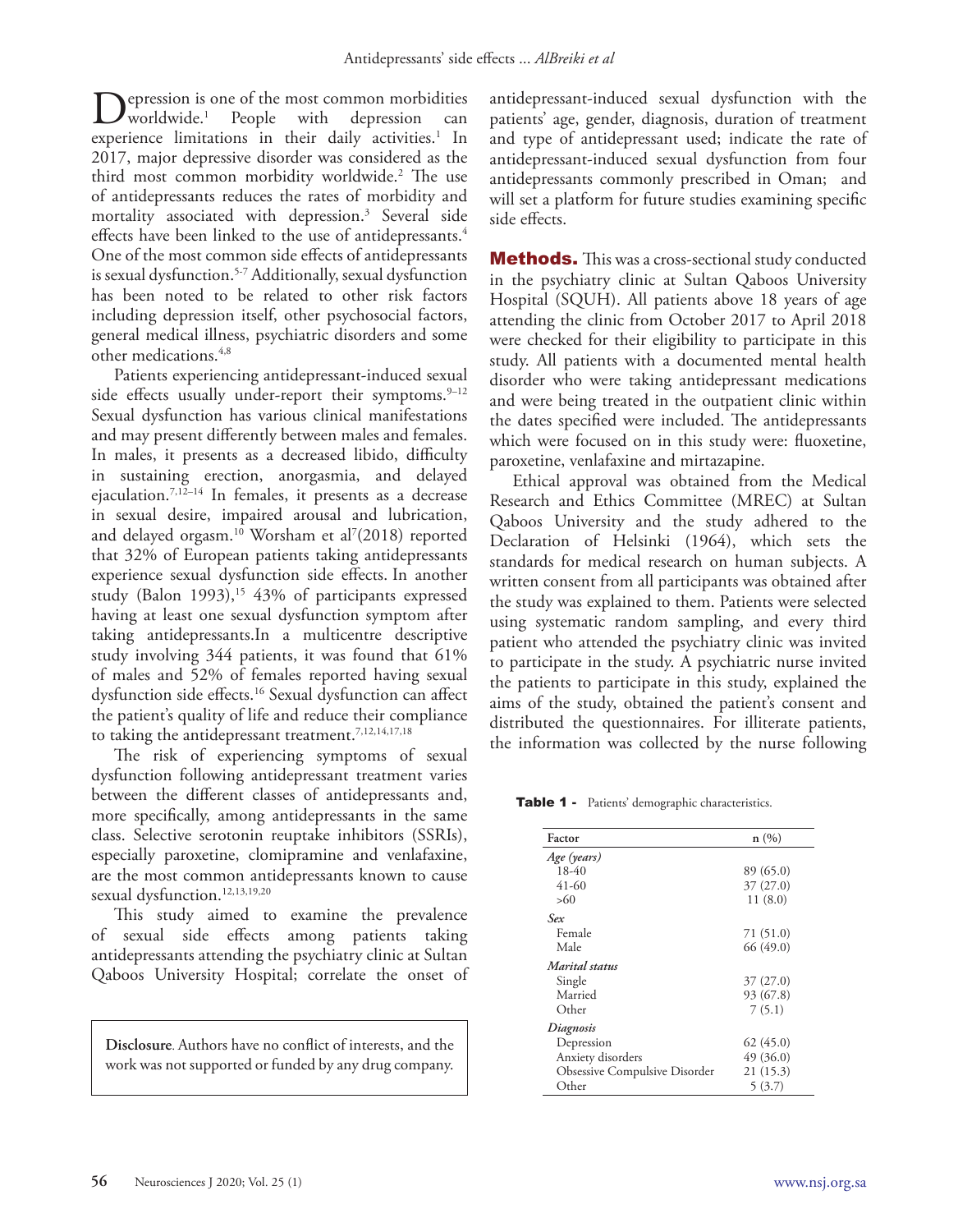| Antidepressant | n  | Average dose in mg<br>(SD) | Mean duration of<br>use in years $(SD)$ |
|----------------|----|----------------------------|-----------------------------------------|
| Paroxetine     | 52 | 22.3(8.4)                  | 5.1(3.2)                                |
| Fluoxetine     | 36 | 25.5(9.0)                  | 2.7(8.1)                                |
| Mirtazapine    | 32 | 20.4(9.3)                  | 3.3(3.9)                                |
| Venlafaxine    | 17 | 94.8 (49.8)                | 4.5(0.7)                                |

Table 2 - Antidepressants usage, average doses and mean duration of use for the participants in this study.

Table 3 - Comparison of the percentages of decreased libido, increased libido and anorgasmia between the male and female participants in this study.

| Symptoms                                                                                                                                                  | Male     | Female    | $P$ -value $*$ |  |  |  |
|-----------------------------------------------------------------------------------------------------------------------------------------------------------|----------|-----------|----------------|--|--|--|
|                                                                                                                                                           | n(%)     |           |                |  |  |  |
| Increased libido                                                                                                                                          | 39(59.0) | 27(38.0)  | 0.001          |  |  |  |
| Decreased libido                                                                                                                                          | 46(69.6) | 38 (53.5) | 0.265          |  |  |  |
| Anorgasmia                                                                                                                                                | 45(68.1) | 37(52.1)  | 0.054          |  |  |  |
| *Pearson chi-square test was used to test the relationship between the 2<br>variables and the differences was considered statistically significant if the |          |           |                |  |  |  |

*p*-value <0.05

a verbal explanation of all of the questions. Medical records were then used to verify the information given by the participants. Sample size was calculated with the help of sample calculating website (www.surveysystem. com/sscalc.htm), taking into consideration the total number of patients attending SQUH psychiatric outpatient clinic, with a confidence interval (CI) of 95%. A data collection sheet was used to collect the patients' demographics and to record the patient's diagnosis, duration of treatment, antidepressant used and presence of psychiatric or medical comorbidities.

The patients' mental health disorder diagnosis was based on the criteria of the Diagnostic and Statistical Manual of Mental Disorders, Fifth Edition (DSM-5). Patients were excluded if they declined to sign a written consent form and when their clinical presentation was not consistent with DSM-5 criteria for any mental health disorder.

*Assessment tool.* The Toronto Side Effects Scale (TSES) was used to measure the side effects of the antidepressants included in the study. The TSES is a clinician-administered antidepressant side effects scale developed by Vanerdkooy and his colleagues in 2002. This scale rates the frequency and severity of 32 side effects from 3 major areas which are affected by antidepressants' side effects: central nervous system, gastrointestinal system and sexual functions. This study concentrated only on the sexual side effects portion of the scale. The scale was a useful tool to measure antidepressant side effects.<sup>21</sup>

*Data management.* Data analysis was done using the Statistical Package for the Social Sciences (SPSS) version 22 (IBM Corp., Armonk, NY, USA). Categorized variables were described as percentages with confidence intervals (CIs). Continuous variables were presented as means with standard deviation (SD) or medians with inter-quartile range. To assess the relationships between the variables a univariate analysis Chi-square test, the t-test and analysis of variance (ANOVA) were used.

**Results.** The total number of patients who participated in the study was 137 (male: 49%, female: 51%). The average age of the participants was 38 years-old (range: 19-72 years). Most of the participants were married (67.8%), non-smokers (96%), did not drink alcohol (99%) and had no medical comorbidity  $(93.5\%)$ .

Major depressive disorder was the most common diagnosis among the participants (45%), followed by anxiety disorders (36%) and obsessive compulsive disorder (15.3%). **Table 1** summarizes the patient demographic data and the frequency of the various diagnoses.

Among the participants of this study, 38.0% were taking paroxetine, 26.3% fluoxetine, while 23.4% used mirtazapine and 12.4% took venlafaxine. The mean duration of antidepressant use and the average dosage can be found in **Table 2**.

The overall prevalence of sexual dysfunction among the participants of this study was 39.1%, with more than third of the participants experienced at least one sexual side effect from the antidepressants. Among the male participants, delayed ejaculation, premature ejaculation and erectile dysfunction were reported in 29.0%, 55.6% and 40.0% respectively. Decreased libido was reported by 45.0% of all participants, while 40.0% experienced anorgasmia following the use of antidepressants. Male participants reported increased and decreased libido, as well as anorgasmia, more frequently than the female participants, although the difference was only noted to be statistically significant (*p*<0.05) - using univariate analysis Chi square test - for increased libido. **Table 3**  compares the percentages of decreased libido, increased libido and anorgasmia between the male and female participants in this study.

Using univariate analysis Chi square test, there were no statistical differences in the onset of sexual dysfunction between the age groups. Of the participants using antidepressant therapy for more than one year,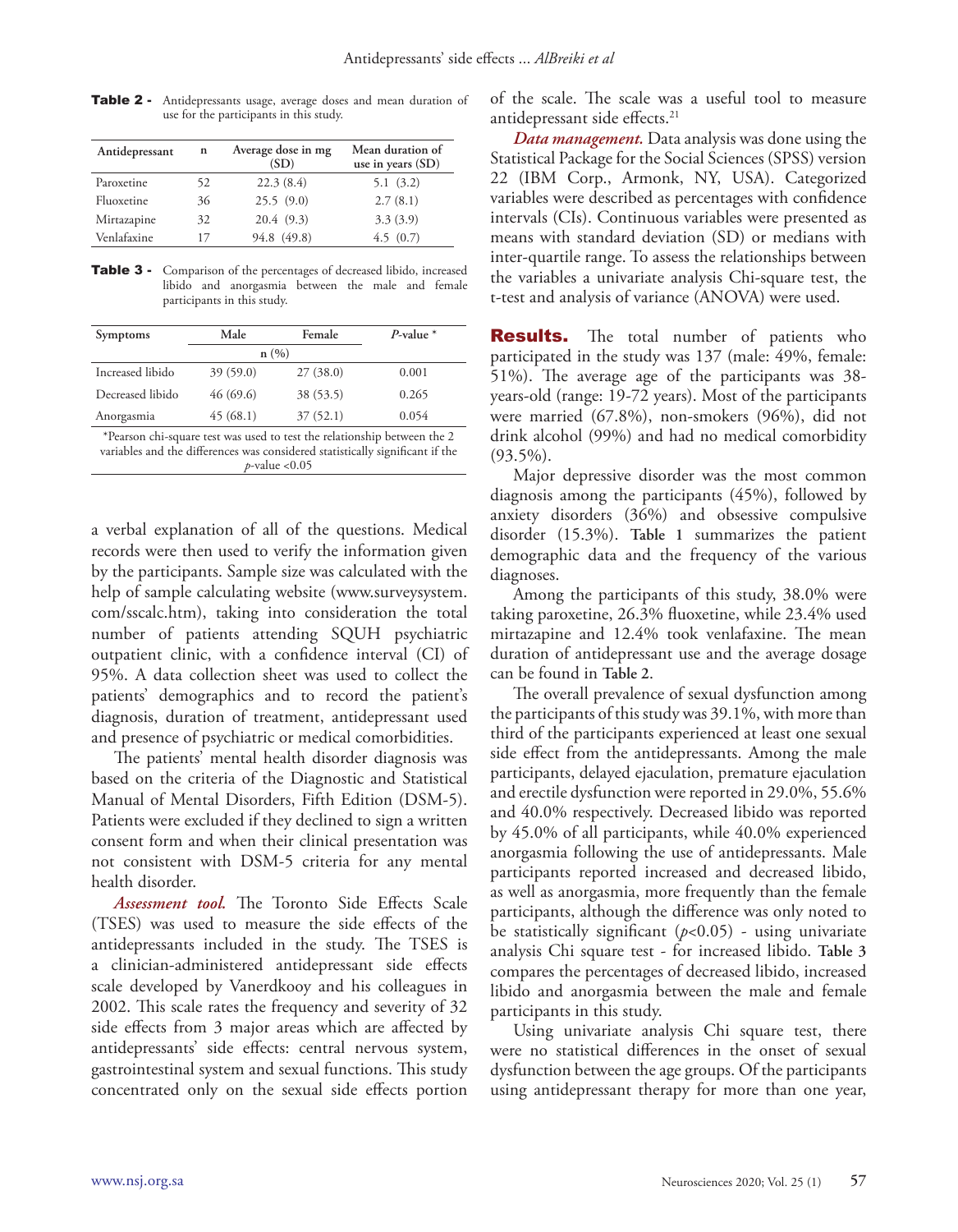|                                                                                                                                                                            | Fluoxetine $(\% )$ | Mirtazapine<br>$\frac{9}{6}$ | Paroxetine<br>(9/0) | Venlafaxine<br>(9/0) | p-value* |  |
|----------------------------------------------------------------------------------------------------------------------------------------------------------------------------|--------------------|------------------------------|---------------------|----------------------|----------|--|
| Decreased libido                                                                                                                                                           | (29.4)             | (28.0)                       | (59.6)              | (47.0)               | 0.189    |  |
| Increased libido                                                                                                                                                           | (26.4)             | (21.8)                       | (25.0)              | (29.4)               | 0.996    |  |
| Premature ejaculation                                                                                                                                                      | (33.3)             | (46.1)                       | (62.0)              | (77.0)               | 0.466    |  |
| Delayed ejaculation                                                                                                                                                        | (22.2)             | (30.7)                       | (34.4)              | (22.2)               | 0.909    |  |
| Anorgasmia                                                                                                                                                                 | (35.2)             | (28.1)                       | (48.0)              | (52.9)               | 0.240    |  |
| Erectile dysfunction                                                                                                                                                       | (27.7)             | (38.4)                       | (44.8)              | (44.4)               | 0.635    |  |
| *Pearson chi-square test was used to test the relationship between the 2 variables and the differences was<br>considered statistically significant if the $p$ -value <0.05 |                    |                              |                     |                      |          |  |

Table 4 - Rate (w%) of sexual dysfunction among participants per antidepressant.

42.6% of them experienced adverse sexual side effects. In contrast, only 23.6% of participants reported adverse sexual side effects after using antidepressants for less than a year.

Of the 4 antidepressants observed in this study, paroxetine was found to cause the highest rate of decreased libido (59.60%) and delayed ejaculation (34.44%) mong all participants. Venlafaxine and paroxetine were associated with erectile dysfunction, anorgasmia and premature ejaculation more frequently than mirtazapine and fluoxetine. With regards to the onset of the sexual dysfunction between all of the antidepressants, there was no statistically significant difference. **Table 4** shows the rate of each sexual side effect for each antidepressant.

**Discussion.** Due to several socio-cultural factors, studies relating to sexual health are uncommon in Oman. This study was conducted in a tertiary care hospital in Muscat, which receives referrals from all areas of Oman. Therefore, this study's population should represent people from all of the Omani governates. The antidepressants included in this study were selected based on findings from a pharmacy audit, indicating that these were the four most commonly prescribed antidepressants in the psychiatry clinic of SQUH. As part of the patient screening, inquiries about the sexual functions of all participants were made to ensure that the sexual dysfunction was due to the antidepressant treatment.

In the present study, more than a third of participants (39.1%) reported to have at least one sexual dynsfunction symptom following the use of antidepressants. This finding is consistent with many previous studies which have found that a significant number of patients complained of sexual dysfunction following antidepressant treatment.<sup>22,23</sup> One study,

by Lee et al (2010) 23 found that 46.5% of patients attending a metal health clinic suffered from sexual dysfunction after taking antidepressant. Montejo et al<sup>12</sup> examined 1022 patients in multiple centres around Spain and found that more than half of the participants (59.1%) experienced sexual dysfunction after being prescribed antidepressants.

This study found that the rate and type of sexual dysfunction varied depending on the antidepressant. For example; paroxetine was associated with a higher incidence of decreased libido and delayed ejaculation as compared to other antidepressants. Patients taking mirtazapine and fluoxetine reported less sexual dysfunction than those on paroxetine and venlafaxine. These findings replicate the results of other similar studies, which showed that paroxetine was linked to a higher frequency of sexual dysfunction.<sup>12,23,24</sup> Paroxetine causes higher rates of sexual dysfunction due to its mechanism of action, as paroxetine blocks D2-receptors which have been found to be directly involved in the sexual functions of animals. Moreover, it inhibits the synthesis of nitric oxide which is essential for erections.<sup>25,26</sup>

The reason that mirtazapine is less likely to cause sexual dysfunction is also related to its unique mechanism of action. Mirtazapine blocks 5-HT2 and 5-HT3, which have been associated with fewer sexual side effects and the ability to promote orgasm.<sup>12</sup>

Sexual side effects following antidepressant therapy usually appear in the early stages of the treatment. This is especially true for paroxetine, which often causes decreased libido and erectile dysfunction in the first month of therapy.<sup>27</sup> However, in this study patients who used antidepressant medication for more than one year experienced more sexual dysfunction than patients who used it for less than 1 year. This may be attributed to the fact that most patients who experience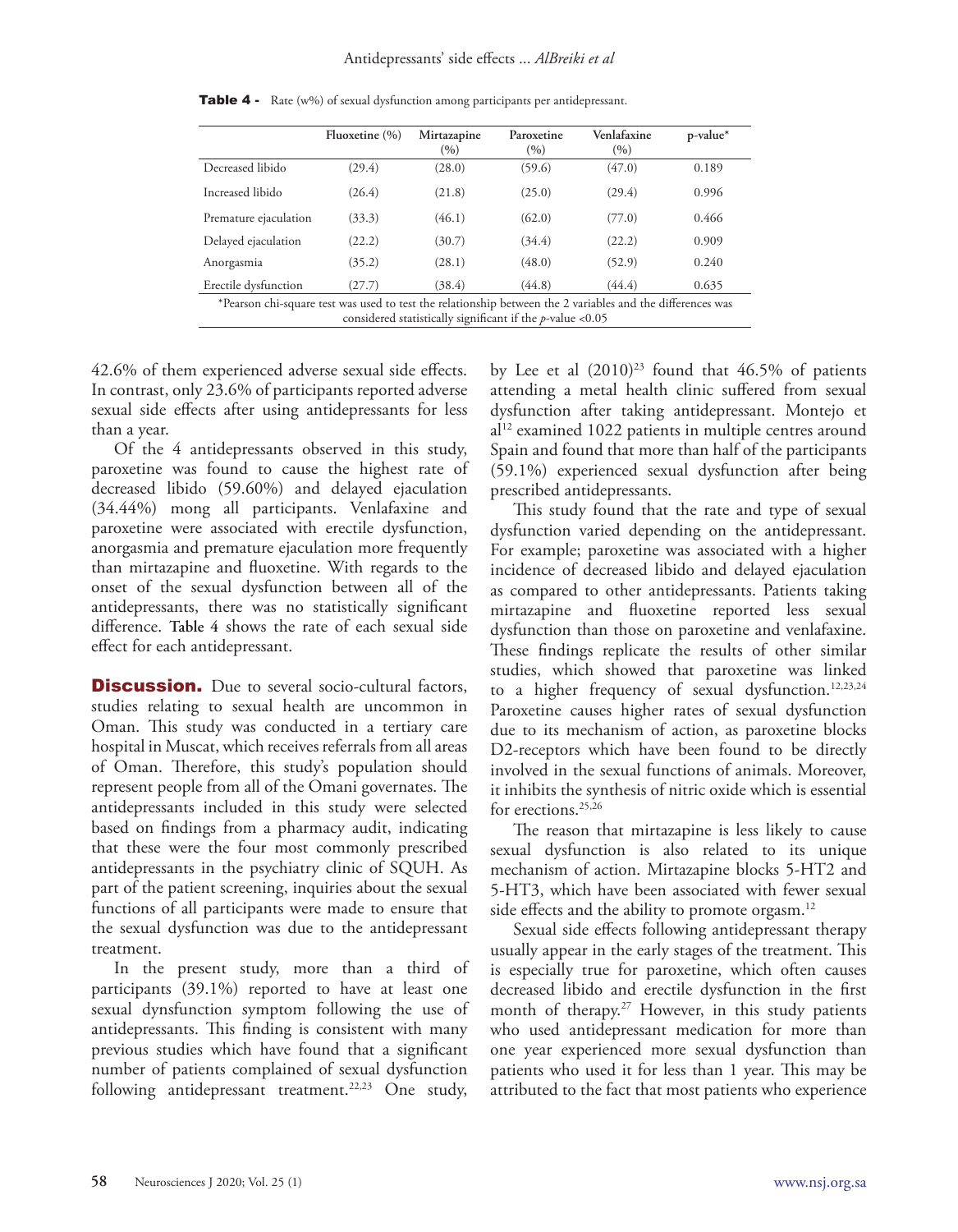sexual dysfunction discontinue their medication early in the treatment or switch to another medication less likely to cause sexual side effects. Moreover, it may be related to specific ethnic variations which can affect the pharmacokinetic nature of the antidepressants and results in a prolonged discrepancy between prescribing the antidepressant and the onset of the side effects.<sup>28</sup> However, this needs further exploration by future researches.

It is imperative to address the sexual side effects of antidepressants during patients' follow-up appointments. Several studies have shown that treatment non-compliance is common among patients who experience sexual dysfunction following antidepressant treatment.24 This results in treatment failure and recurrence of depressive symptoms. Furthermore, sexual dysfunction after antidepressant therapy was found to have a direct negative impact on patient self-esteem and their quality of the life, and can also impact their relationship with a sexual partner.<sup>29</sup>

*Limitations.* The sample size for this study is relatively small when divided across the 4 antidepressants involved in this study. Moreover, some patients may under-report sexual side effects due to the sensitivity of this issue in the Arabic culture. This may affects the numbers representing the prevalence of sexual side effects when compared to other cultures.

*Conclusions.* Sexual side effects are common among patients who are being treated with antidepressant medications. Paroxetine and venlafaxine were found to be associated with an increased risk of sexual dysfunction as compared to fluoxetine and mirtazapine. Addressing patients' sexual dysfunctions early on in their treatment can improve patient compliance to treatment and prevent relapse.

### References

- 1. Silva MT, Galvao TF, Martins SS, Pereira MG, Silva MT, Galvao TF, et al. Prevalence of depression morbidity among Brazilian adults: a systematic review and meta-analysis. *Braz J Psychiatry* 2014; 36: 262-270.
- 2. Lancet T. GBD 2017: a fragile world. *The Lancet* 2018; 392: 1683.
- 3. Angst F, Stassen HH, Clayton PJ, Angst J. Mortality of patients with mood disorders: follow-up over 34–38 years. *J Affect Disord* 2002; 68: 167-181.
- 4. Ferguson JM. The effects of antidepressants on sexual functioning in depressed patients: A review. *J Clin Psychiatry*  2001; 62: 22-34.
- 5. Montgomery SA, Baldwin DS, Riley A. Antidepressant medications: a review of the evidence for drug-induced sexual dysfunction. *J Affect Disord* 2002; 69: 119–140.
- 6. Torre AL, Giupponi G, Duffy D, Conca A. Sexual Dysfunction Related to Psychotropic Drugs: A Critical Review – Part I: Antidepressants. *Pharmacopsychiatry* 2013; 46: 191–199.
- 7. Worsham J, Bishop JR, Ellingrod VL. Antidepressant Associated Sexual Dysfunction: A Review. *Journal of College of Psychiatric and Neurological Pharmacists* 2007 Jan.
- 8. Clayton AH, Montejo AL. Major depressive disorder, antidepressants, and sexual dysfunction. *J Clin Psychiatry* 2006; 67: 33-37.
- 9. Chokka PR, Hankey JR. Assessment and management of sexual dysfunction in the context of depression. *Ther Adv Psychopharmacol* 2018; 8: 13-23.
- 10. Sreelakshmy K, Velayudhan R, Kuriakose D, Nair R, Sreelakshmy K, Velayudhan R, et al. Sexual dysfunction in females with depression: a cross-sectional study. *Trends Psychiatry Psychother* 2017; 39: 106-109.
- 11. Serretti A, Chiesa A. Treatment-Emergent Sexual Dysfunction Related to Antidepressants: A Meta-Analysis. *J Clin Psychopharmacol* 2009; 29: 259.
- 12. Montejo AL, Llorca G, Izquierdo JA, Rico-Villademoros F. Incidence or sexual dysfunction associated with antidepressant agents: A prospective multicenter study of 1022 outpatients. *J Clin Psychiatry* 2001; 62: 10-21.
- 13. Hsu JH, Shen WW. Male Sexual Side Effects Associated with Antidepressants: A Descriptive Clinical Study of 32 Patients. *Int J Psychiatry Med* 1995; 25: 191-201.
- 14. Kennedy SH, Eisfeld BS, Dickens SE, Bacchiochi JR, Bagby RM. Antidepressant-induced sexual dysfunction during treatment with moclobemide, paroxetine, sertraline, and venlafaxine. *J Clin Psychiatry* 2000; 61: 276-281.
- 15. Balon R, Yeragani VK, Pohl R, Ramesh C. Sexual dysfunction during antidepressant treatment. *J Clin Psychiatry* 1993; 54:  $209 - 212$ .
- 16. Montejo-González AL, Llorca G, Izquierdo JA, Ledesma A, Bousoño M, Calcedo A, et al. SSRI-induced sexual dysfunction: fluoxetine, paroxetine, sertraline, and fluvoxamine in a prospective, multicenter, and descriptive clinical study of 344 patients. *J Sex Marital Ther* 1997; 23: 176-194.
- 17. Rosenberg KP, Bleiberg KL, Koscis J, Gross C. A Survey of Sexual Side Effects Among Severely Mentally Ill Patients Taking Psychotropic Medications: Impact on Compliance. *J Sex Marital Ther* 2003; 29: 289-296.
- 18. Segraves RT. Antidepressant-induced sexual dysfunction. *J Clin Psychiatry* 1998; 59: 48-54.
- 19. Clayton AH, Pradko JF, Croft HA, Montano CB, Leadbetter RA, Bolden-Watson C, et al. Prevalence of sexual dysfunction among newer antidepressants. *J Clin Psychiatry* 2002; 63: 357-366.
- 20. Waldinger MD, Olivier B. Selective serotonin reuptake inhibitor-induced sexual dysfunction: clinical and research considerations. *Int Clin Psychopharmacol* 1998; 13 Suppl 6: S27-S33.
- 21. Vanderkooy JD, Kennedy SH, Michael RM. Antidepressant Side Effects in Depression Patients Treated in a Naturalistic Setting: A Study of Bupropion, Moclobemide, Paroxetine, Sertraline, and Venlafaxine. *Can J Psychiatry* 2002; 47: 174-180.
- 22. Montejo AL, Llorca G, Izquierdo JA, Rico-Villademoros F. Incidence of sexual dysfunction associated with antidepressant agents: a prospective multicenter study of 1022 outpatients. Spanish Working Group for the Study of Psychotropic-Related Sexual Dysfunction. *J Clin Psychiatry* 2001; 62 Suppl 3: 10-21.
- 23. Lee KU, Lee YM, Nam JM, Lee HK, Kweon YS, Lee CT, et al. Antidepressant-Induced Sexual Dysfunction among Newer Antidepressants in a Naturalistic Setting. *Psychiatry Investig*  2010; 7: 55-59.